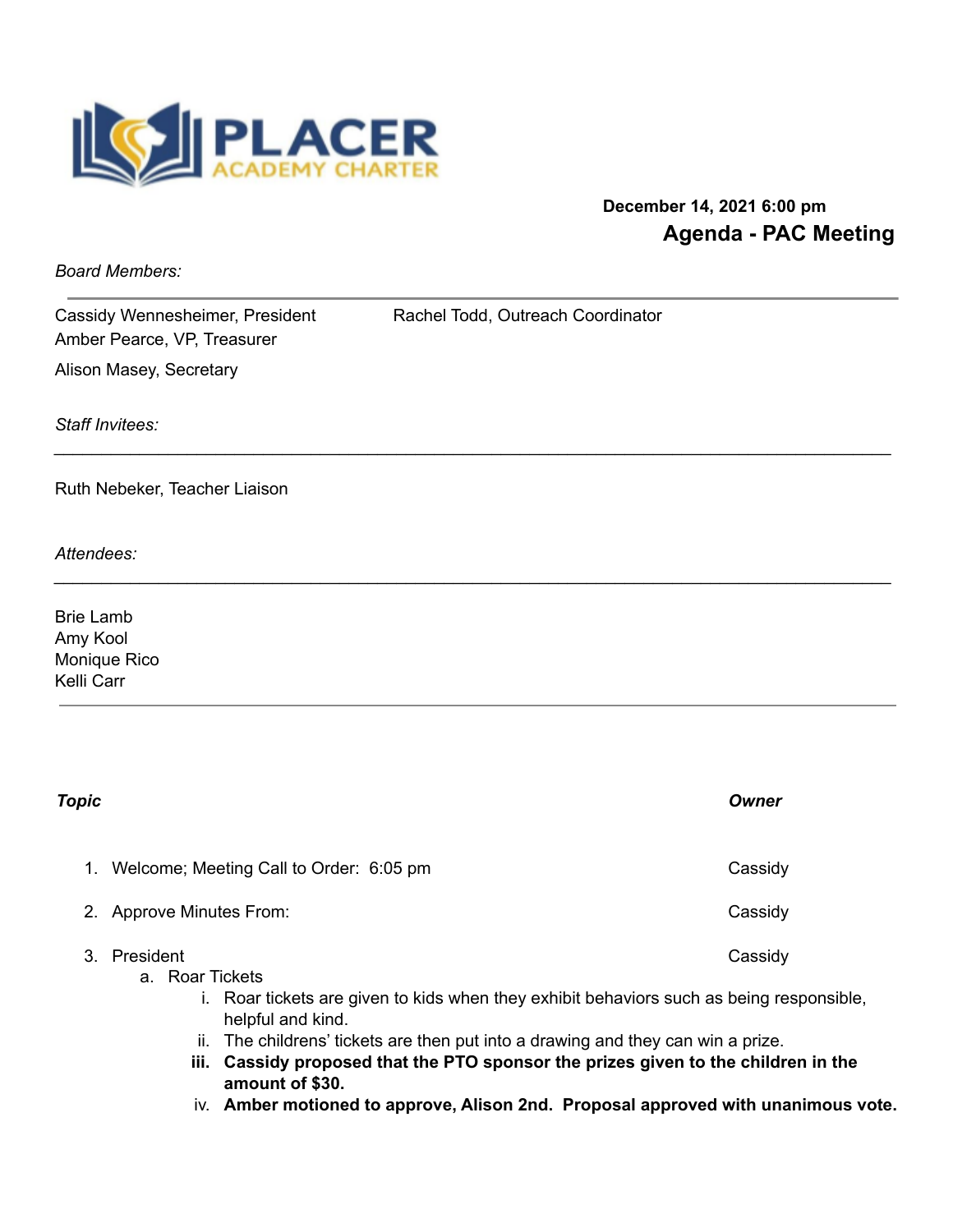- v. It was suggested that gift cards could be given as prizes as well and be purchased through SCRIP. However, finding gift cards with lower amounts is difficult.
- b. Early Elections
	- i. Amber will be leaving next year.
	- ii. It was suggested to change the bi-laws so that the process of nominating positions can take place earlier than the month of May.
	- iii. It would be helpful if people could be voted in early, such as February or March, so they could shadow for a couple of months to get used to the position.
	- iv. The positions of VP, Treasurer and Community Outreach are needed.
	- v. Amber proposed that we advertise open positions in January, have the nominating meeting in February and hold the elections in March.
	- vi. The newly nominated people can shadow for the rest of the school year and then take over the position on July 1st.
	- **vii. Amber officially proposed that the bi-laws be changed so nominations can be held in February and elections take place in March, Monique 2nd. Proposal approved with unanimous vote.**
	- viii. Monique asked if there is a summary of the positions so people can review the duties and see if that is something they would like to do.
	- ix. Amber asked if it would be helpful to have a Fundraising Chair position.
- c. Penny Wars
	- i. Amanda B. will head up this fundraiser.
	- ii. We have the coin counter.
	- iii. We brought in \$1500 last time.
	- iv. January or February would be good months for this. We need to start advertising it.
	- v. We will also ask Jill her opinion of a good date.
	- vi. Penny Wars usually lasts a couple of weeks.
	- vii. Each class gets a jar or a milk jug.
	- viii. Pennies add to the jar, but silver or a dollar can subtract from it to promote a little friendly competition.
- d. Read-A-Thon
	- i. The budget for this is \$8,000.
	- ii. The children get sponsors for this fundraiser.
	- iii. Parents have been asking what the money from the different fundraisers have been going towards. We need to better communicate the specific goals of each fundraiser.
	- iv. Perhaps the proceeds can go towards 1 School, 1 Book. This is when all students receive a book and the author of the book comes to the school.
	- v. If any money is left over, it can go towards literacy.
	- vi. We also need to communicate about the art show so none of the dates for the other fundraisers conflict.

## 4. VP/Treasurer Amber Amber Amber Amber Amber Amber Amber Amber Amber Amber Amber Amber Amber Amber Amber Amber

- a. Spirit Wear
	- i. We are still waiting on designs for the t-shirts.
	- ii. It would be preferable to settle on a design by January so we can move forward.
	- iii. We are also still in the process of finding someone to print the shirts.
- b. Dine-Out Nights
	- i. It was suggested that dine-out nights would do better if there was more advertising.
	- ii. We will research if Chick-Fil-A is an option.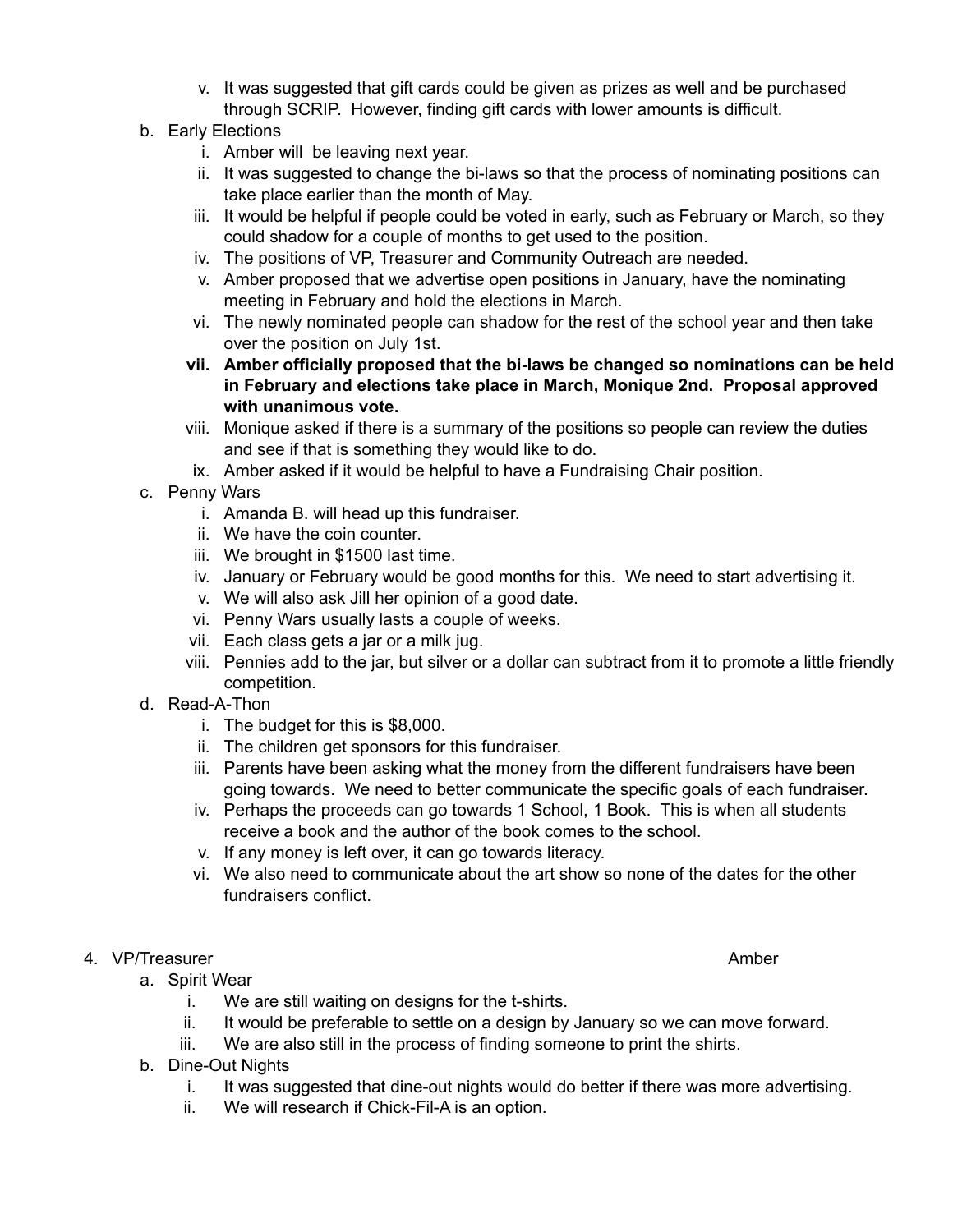- iii. It was suggested that maybe the dine-out nights would do better if the location of the restaurant was closer to Lincoln.
- iv. Chipotle is always a popular place to have a dine-out night and is always successful.
- v. There are currently no dine-out nights scheduled for the spring.
- c. See's Candy
	- i. Thank you to Amy Kool for organizing this fundraiser.
	- ii. This fundraiser brought in over \$1900.
	- iii. The next round of flyers will go out on March 14th, they will be due on April 1st and be delivered on April 6th.
	- iv. The December orders can go home with the kids or the parents can pick them up at school.
- d. SCRIP
	- i. Thank you to Brie Lamb for organizing this event.
	- ii. It was suggested that SCRIP should be done once a month, on a consistent schedule.
	- iii. There are parents who would like to do that.
	- iv. It was suggested that it could be done on the 10th of every month.
	- v. Flyers advertising this could go out more often and the parents could get used to a consistent schedule. Putting up signs would be helpful as well.
	- vi. A schedule of due dates as well as instructions on how to sign up could go out to parents after break.
- e. Budget Summary
	- i. Spirit Wear \$355
	- ii. Sppo-A-Thon \$24,162
	- iii. Dine-Out Nights \$612
	- iv. Mandarins Estimated around \$400
	- v. See's Candy Estimated around \$1900
	- vi. Donations outside of fundraisers \$750
	- vii. Amazon Smile \$253
- 5. Secretary **Alison**
- 6. Outreach Coordinator **Rachell** School and The Coordinator **Rachell** School and Rachell Rachell Rachell Rachell Rachell Rachell Rachell Rachell Rachell Rachell Rachell Rachell Rachell Rachell Rachell Rachell Rachell Rach
- 7. Old Business
	- a. Room Parents
		- i. The role of the Room Parent still needs to be fine-tuned and organized.
		- ii. It is agreed that parents read the emails that come from their child's teacher.
		- iii. It is still a work in progress to coordinate communication with the parents from the teachers and Room Parents.
		- iv. A Community Outreach Coordinator can help organize the Room Parents and help with the communication between the parents, teachers and PTO.
- 8. New Business-open for comments or ideas
	- a. Kelli suggested that there be manipulatives in the office for children who are sad, having a tough day, not feeling well or waiting to be picked up. Kinetic sand is a good idea or something that is soothing and therapeutic.
	- b. Eighth Grade Graduation is something that still needs to be planned. Ruth volunteered to look into any new information.